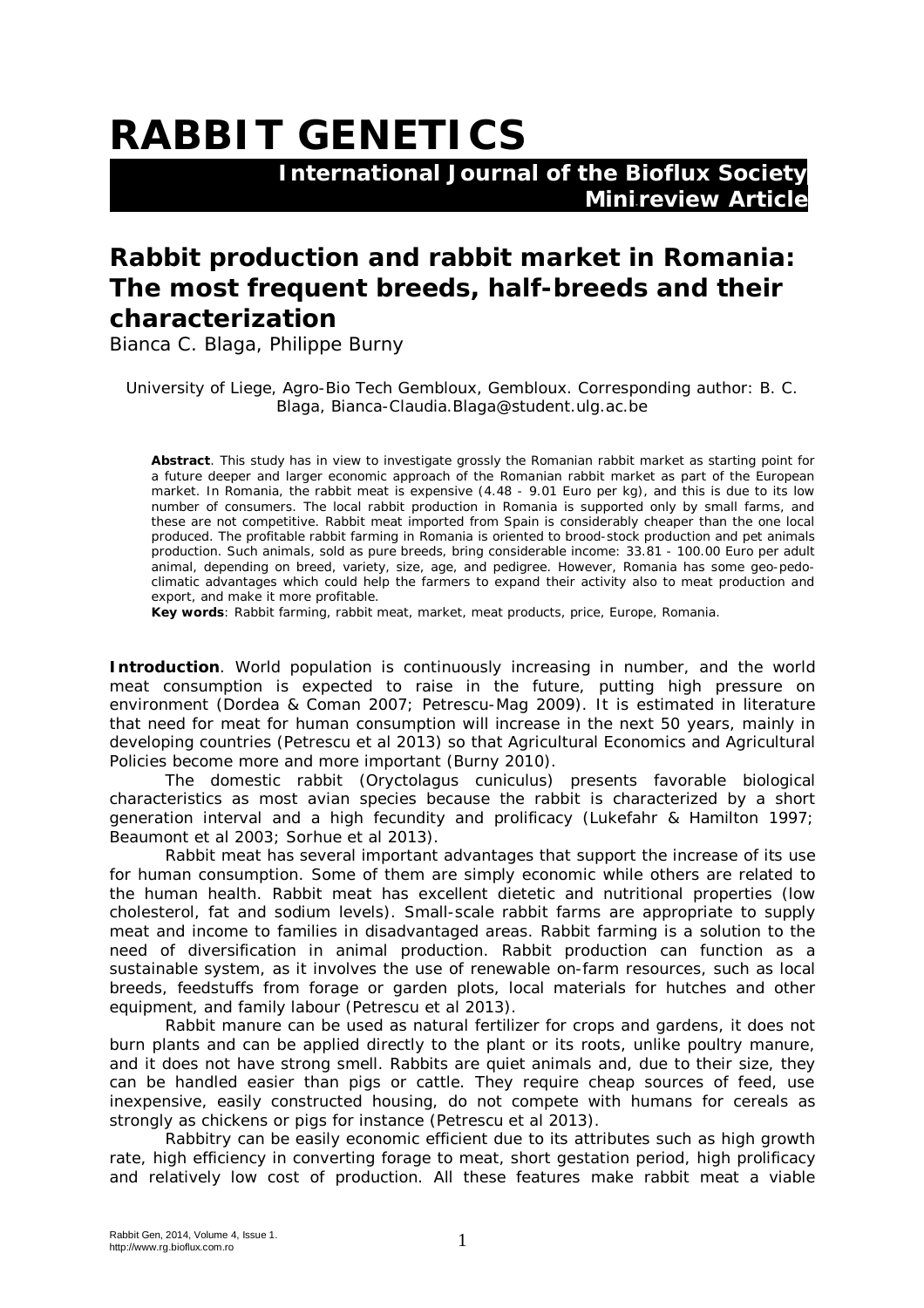solution in a sustainable development context (Lukefahr & Hamilton 1997; Akanno & Ibe 2005; Udeh 2013; Petrescu et al 2013).

This study has in view to investigate grossly the Romanian rabbit market as starting point for a future deeper and larger economic approach of the Romanian rabbit market as part of the European market.

**Breeding Systems for Meat Production in Europe**. Most farms on the Old Continent use bi- or tetra-linear hybrids for meat production. Generally, the male strains are selected for high daily weight gain (giant breeds), while the female strains are selected for litter size, number of nipples, and milk yield (Maertens et al 2006). That means the farms need to maintain permanently the parental breeds/strains because each start of new cycle needs them. Compared to bi-linear systems, the tetra-linear systems involve also keeping of the different  $F_1$  generations before obtaining the final hybrid for slaughtering. It is true, in large-sized farming this is the most productive breeding system. In such cases, rabbits are slaughtered at the age of 12 - 13 weeks weighing 2.0 - 2.2 kg live weight.

**Breeding Systems in Romania**. Comparing the Romanian rabbit producers with the European ones, one should note that the size of the farm is the most relevant difference. There are many countries in Europe having good tradition in rabbit meat consumption (France, Germany, Hungary, Spain, Italy and several others). In such countries production of rabbit meat is high and prices are acceptable for the consumer; also the producers are large-sized. In countries with poor tradition for rabbit meat consumption the rabbit meat market is poor developed and the prices of these products are high.

Although there are many preliminary observations which show that Romanians are aware about the good quality of rabbit meat and the impact of its consumption on human health, the culinary behavior of Romanian citizen is still oriented to pork and chicken. In such conditions, the big rabbit-producing companies are completely absent in Romania. Their place was always taken by small farms: farming of subsistence, backyard farming, producers of brood stock, producers of pet animals, associations with stocking and hunting activities, biomedical laboratories etc.

Small-size rabbit farming is one which makes impossible production of hybrids. Small space, small brood stock, the need to maintain different strains or generations, poor qualified personnel in genetics and lack of knowledge are only a few impediments in production of meat hybrids in small farms. Therefore, most farmers in Romania decide to grow pure breeds, having in view to sell pure breeds as brood stock, at higher prices. In this specific case no parental strains or intermediary hybrids are needed; no special knowledge or material on genetics is necessary; any generation can be sold or slaughtered; while the brood stock can be recovered from the young anytime. In Romania, on the opposite side is the farmer who is not able to distinguish between the breeds or, if he is, he is not able to improve and homogenize his permanently changing multicolor brood stock. For such reasons, this second category of Romanian rabbit farmers will produce heterogenic half-breeds and their price will be much lower. Most often the only destination of these rabbits is the slaughter point, and meat is always cheaper than brood stock.

**Breeds and Half-Breeds Maintained in Romania**. Both the popular breeds and halfbreeds marketed in Romania can be studied on the free market, on-line, or analyzing the exhibition catalogs.

**Breeds Presented in Local and National Exhibitions**. A number of six exhibition catalogs of the last three years (2011 - 2013) were analyzed and the name of all pure breeds presented for show were extracted, the breed's abundance being expressed (in specimens) below in Table 1. The exhibitions were local, two of them, or national, four of them. The most popular rabbit breeds in Romania are Grey Giant (called also Grey German Giant) and New Zealand White (see all figures in Table 1).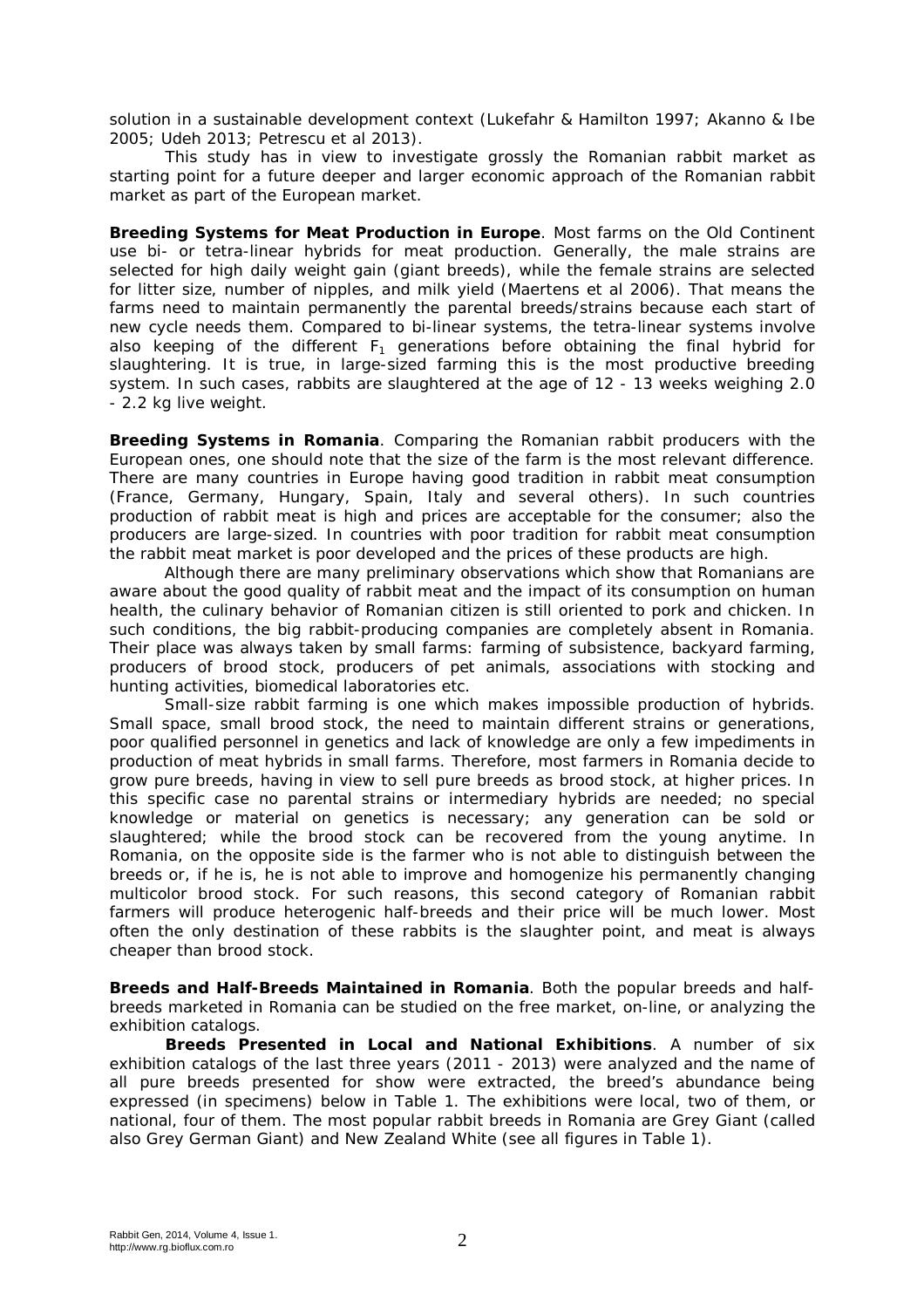Table 1

|                    | Pure rabbit breeds presented for show in six Romanian rabbit exhibitions |  |  |  |  |  |  |  |
|--------------------|--------------------------------------------------------------------------|--|--|--|--|--|--|--|
| during 2011 - 2013 |                                                                          |  |  |  |  |  |  |  |

| Name of the breed    | Color or variety          |                       | Number of                |
|----------------------|---------------------------|-----------------------|--------------------------|
|                      |                           | Size category         | specimens                |
| Giant                | Grey                      | Large                 | 260                      |
| Giant                | Dark grey                 | Large                 | 7                        |
| Giant                | <b>Black</b>              | Large                 | 11                       |
| Giant                | Blue                      | Large                 | 6                        |
| Giant                | Yellow                    | Large                 | $\overline{4}$           |
| <b>White Giant</b>   | Red-eyed white            | Large                 | 87                       |
| Papillon Giant       | White-black               | Large                 | 64                       |
| Papillon Giant       | White-blue                | Large                 | 4                        |
| *Transylvanian Giant | Himalaya (white-black)    | Large                 | 77                       |
| *Transylvanian Giant | Himalaya (white-havana)   | Large                 | $\overline{2}$           |
| German Lop           | Different color varieties | Large                 | 71                       |
| New-Zealand White    | White                     | Medium                | 115                      |
| Vienna Blue          | Blue                      | Medium                | 63                       |
| Californian          | Himalaya (white-black)    | Medium                | 35                       |
| Large Argente        | Silver                    | Medium                | 23                       |
| Chinchilla           | Large chinchilla          | Medium                | 21                       |
| New-Zealand Red      | Red                       | Medium                | 18                       |
| Weissgrannen         | <b>Silver Fox</b>         | Medium                | 15                       |
| Large Marten         | Marten                    | Medium                | 12                       |
| Vienna Black         | <b>Black</b>              | Medium                | 11                       |
| *Cluj Rabbit         | Chinchilla                | Medium                | 5                        |
| Burgunder            | Red                       | Medium                | 3                        |
| Papillon             | Spotted red-black-white   | Medium                | $\overline{2}$           |
| *Debrecen White      | White-grey                | Medium                | $\overline{2}$           |
| Deilenaar            | Grey                      | Small                 | $\overline{\mathcal{A}}$ |
| Small Papillon       | White-black               | Small                 | 3                        |
| German Lop           | <b>Blue</b>               | Small                 | $\overline{2}$           |
| Loch                 | Brown-black               | Dwarf                 | 27                       |
| Hermelin             | Red-eyed white            | Dwarf                 | 9                        |
| *Lion Head Dwarf     | Various                   | Dwarf                 | 4                        |
| Dwarf Angora         | White-blue                | Dwarf                 | $\overline{2}$           |
| <b>Red Dwarf</b>     | Red                       | Dwarf                 | $\overline{2}$           |
| Castor Rex           | Castor                    | Hair structured breed | 35                       |
| Dalmatian Rex        | Spotted                   | Hair structured breed | 15                       |
| <b>Black Rex</b>     | <b>Black</b>              | Hair structured breed | 5                        |
| Siamese Rex          |                           | Hair structured breed | $\overline{4}$           |
| Angora               | White                     | Hair structured breed | $\overline{2}$           |
| Marten Rex           | Marten                    | Hair structured breed | $\overline{2}$           |
| Havana Rex           | Havana                    | Hair structured breed | $\overline{2}$           |
| Dwarf Rex            | <b>Black</b>              | Hair structured breed | $\overline{2}$           |

\*Some local or foreign breeds are new and not homologated yet (see Botha et al 2011, 2013; Petrescu-Mag et al 2009, 2012, 2013).

**Breeds and Half-Breeds Reported from the Free Market**. Most of the famous rabbit breeders in Romania are pure breed rabbit breeders and they sell their products on-line, at home, or occasionally at the exhibition and trade fairs. However, they are not so numerous. A random investigation of the free market in three big Romanian towns (Cluj-Napoca, Iasi and Timisoara) shows that most farmers grow half-breeds instead of pure breeds and sell the rabbits mainly on the free market. On the free market we observed the same breeds as in the exhibitions and a few more: on the free market we found also blue Californian, red Californian, White of Pannonia, more varieties of Dwarf,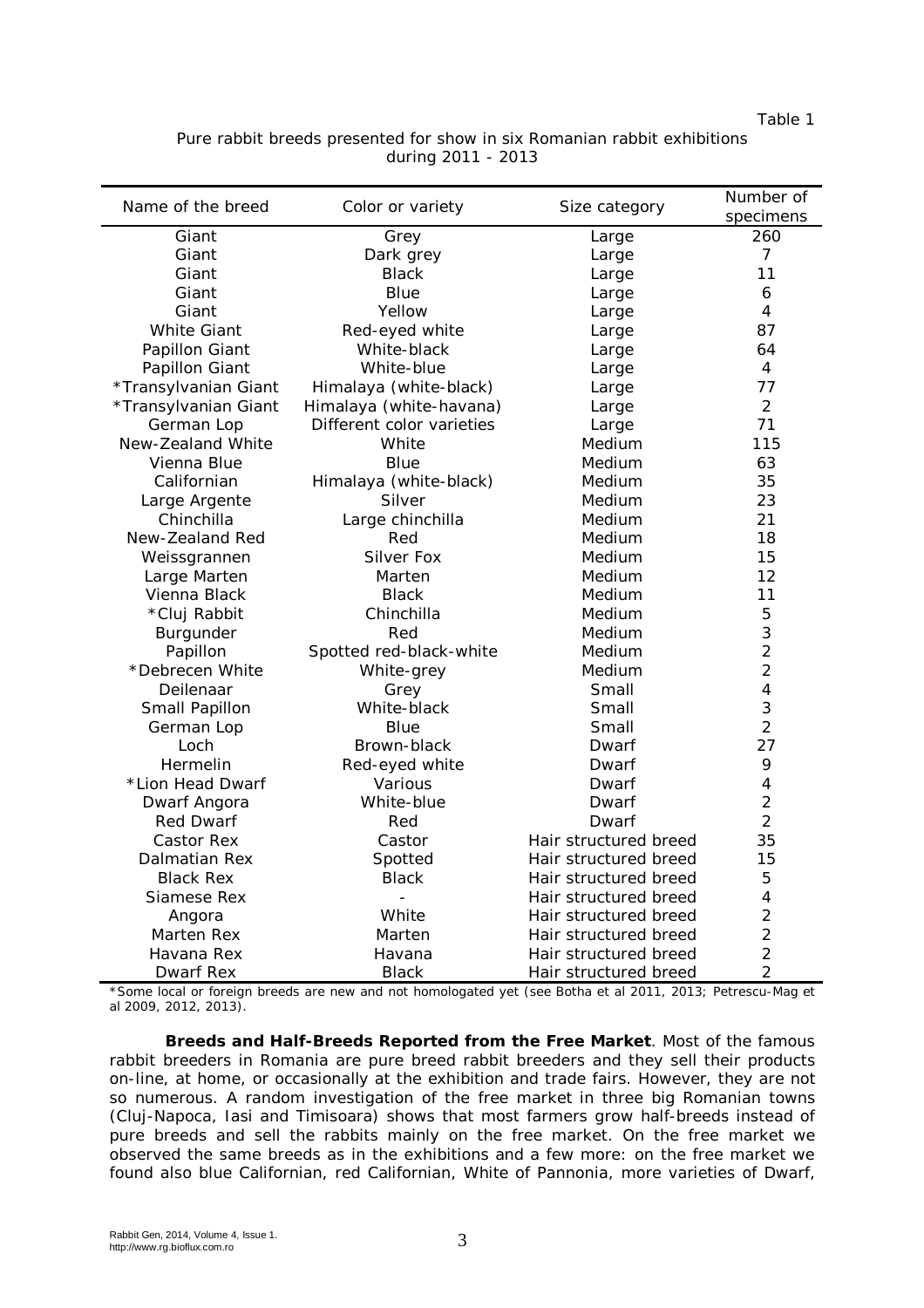Schwarzgranen, Blue and Grey Transylvanian Giant, red Giant, Janet Papillon (full black variety), Russian and many hybrids or half-breeds resulted from crosses between different breeds, or between pure breeds and rustic rabbits. In terms of hybrids, when Romanian farmers produce them, most  $F_1$  hybrids are offspring of German Giant males and New-Zealand White or Californian females.

**Prices after a Preliminary Investigation**. We investigated grossly the Romanian market in terms of: price of meat in supermarket or at the small rabbit meat producers, live animals for meat production, live animals for slaughter, live pet animals, show animals (live animals), and laboratory animals for research.

**Live Animals**. Young rabbits (at 5 - 8 weeks old) are sold at prices varying from 10 RON (Romanian New Leu) to 150 RON (2.25 - 33.81 Euro). Half-breeds are sold at lower prices (10 - 50 RON) (2.25 - 11.27 Euro), while pure breeds are more expensive (30 - 150 RON) (6.67 - 33.81 Euro). In pet shops the price of a young rabbit is 80 - 120 RON (18.03 - 27.04 Euro). As a laboratory animal, a young rabbit is sold on 90 - 120 RON (20.28 - 27.04 Euro). The most expensive young rabbits are animals with certificate of origin (pedigree of champion reflected by the parents' results in exhibitions).

The price of adult varies with age, value of its pedigree, and breed. Half-breeds are cheaper, ranging from 40 RON to 150 RON (9.01 - 33.81 Euro). Adult pure breed animals are sold on 150 - 443.72 RON (33.81 - 100.00 Euro). In pet shops the price of an adult is about 150 RON (33.81 Euro) and most of them are dwarf breeds. Adult laboratory animals are sold on 120 - 200 RON (27.04 - 45.07 Euro). Unfortunately most of these laboratory rabbits produced in the country are half-breeds and are not suitable for research.

**Meat**. The price of meat in Romania varies from 19.90 RON to 40.00 RON (4.48 - 9.01 Euro) per kg. The cheapest rabbit meat products are imported from Spain and the price of 19.90 RON/kg (4.48 Euro) is a weekly offer at the supermarket, and not a permanent offer. The most expensive rabbit meat products on Romanian market are produced in Romania.

**The Main Problems of the so Called "Pure Breeds"**. The pure rabbit breeds should be characterized as populations which do not segregate in terms of color, shape, size and productivity. At least in Romania, this is not always valid: personal observation shows that many wild-type colored breeds/populations segregate; there are too many recessive color genes hidden under their "coat". Regarding the productivity, it was neglected due to the attention paid to other traits, specific to the breed. For instance, the long ears of giant breeds became too long over time, the Papillon rabbits became extremely symmetric but not so muscular, the Japanese rabbit lost his productivity due to attention paid to some specific color traits, New-Zealand White became emblematic for his rounded head rather than his daily growth rate etc.

**Conclusions and Perspectives for Future Research**. In Romania, the rabbit meat is expensive (4.48 - 9.01 Euro per kg), and this is due to its low number of consumers. The local rabbit production in Romania is supported only by small farms, and these are not competitive. Rabbit meat imported from Spain is considerably cheaper than the one local produced. The profitable rabbit farming in Romania is oriented to brood-stock production and pet animals production. Such animals, sold as pure breeds, bring considerable income: 33.81 - 100.00 Euro per adult animal, depending on breed, variety, size, age, and pedigree. However, Romania has some geo-pedo-climatic advantages which could help the farmers to expand their activity also to meat production and export, and make it more profitable.

This material is a preliminary research centered on Romanian rabbit market. Our future investigation will be deeper and larger and will have in view to dissect these aspects of the Romanian economy.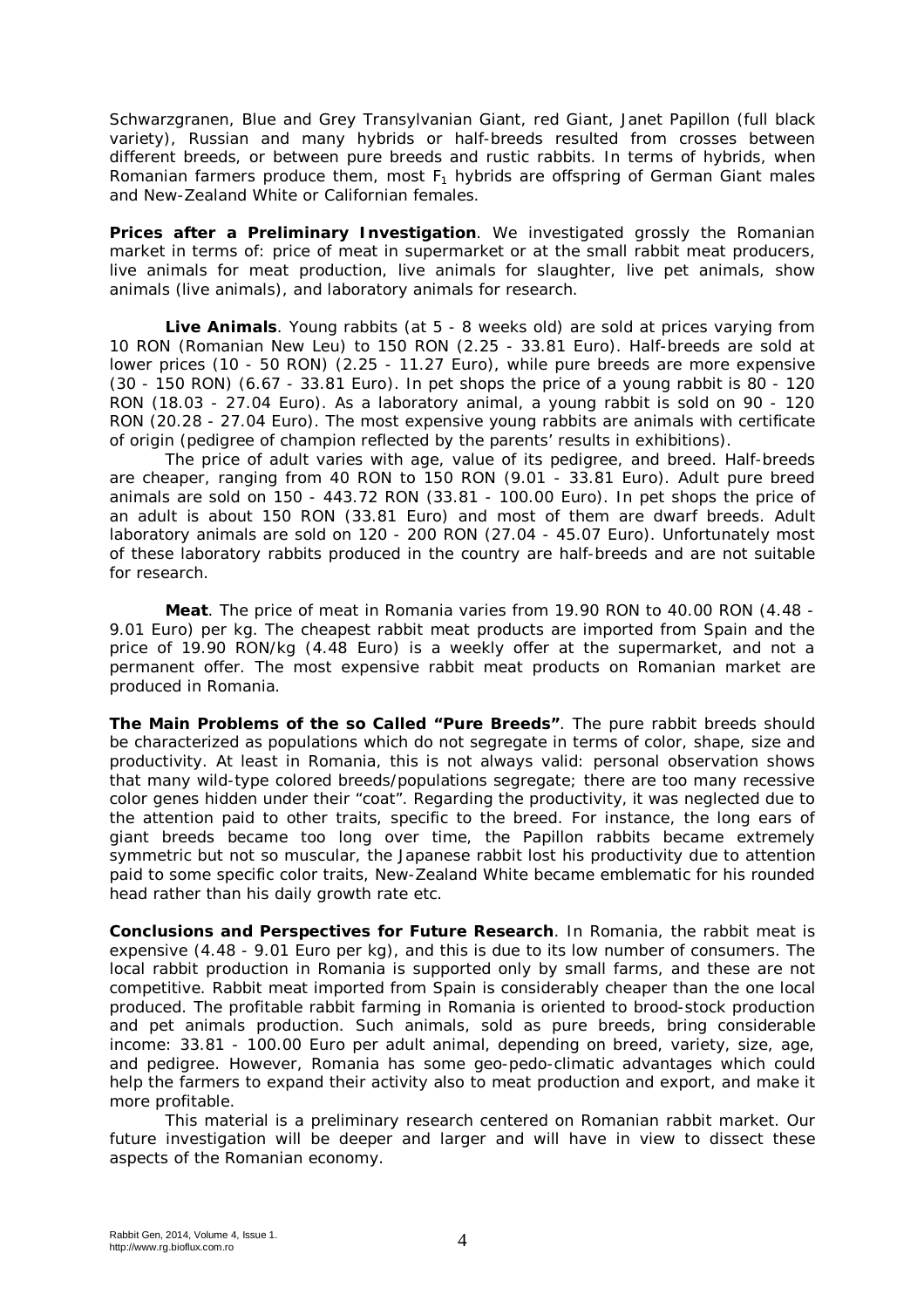## **References**

- Akanno E. C., Ibe S. N., 2005 Estimates of genetic parameters for growth traits of domestic rabbits in the humid tropics. Livestock Research for Rural Development vol 17, article no. 86.
- Beaumont C., Chapuis H., Roussot O., 2003 Genetique et selection avicoles: evolution des methods et de caracteres. INRA Prod Anim 17(1):35-43.
- Botha M., Hettig A., Petrescu-Mag I. V., 2011 The Rabbit of Cluj: a new phenotype obtained, maintained and improved in Cluj-Napoca (Transylvania), Romania. ABAH Bioflux 3(1):42-47.
- Botha M., Petrescu-Mag I. V., Hettig A., 2013 The first full morphological description of the Cluj Rabbit (*Oryctolagus cuniculus*). North-West J Zool 9(2):441-442.
- Burny P., 2010 Reforming the Common Agricultural Policy perspective of 2013 and beyond. AAB Bioflux 2(2):175-186.
- Dordea M., Coman N., 2007 [Mankind and its food demands]. In: [Applied Ecology]. Petrescu-Mag I. V. (ed.), pp. 143-174, AcademicPres, Cluj-Napoca. [In Romanian]
- Exhibition Catalog, Directia pentru Agricultura si Dezvoltare Rurala Cluj-Napoca, 2011 Catalogul Expozitiei Cluj-Napoca, Romania.
- Exhibition Catalog, Asociatia Crescatorilor de Pasari de Rasa si Ornament si Animale de blana NAKO Sannicolau Mare, Timis, 2011 Expozitia Cupa Banatul, 3-6 November, 2011, Sannicolau Mare, Romania.
- Exhibition Catalog, UGCPPAMR, 2011 Catalogul Expoxitiei Nationale de Porumbei, Pasari, Animale Mici, 25-27 November, 2011, Galati, Romania.
- Exhibition Catalog, UGCPPAMR, 2012 Catalogul Expoxitiei Nationale de Tineret Porumbei, Pasari si Animale Mici, 18-22 January, 2012, Cluj-Napoca, Romania.
- Exhibition Catalog, Federatia Asociatiilor Crescatorilor de Pasari de Curte si Animale Mici de Rasa Pura din Romania, 2012 Expozitie Nationala, 13-15 January, 2012, Sighisoara, Romania.
- Exhibition Catalog, UGCPPAMR, 2013, Expozitia Nationala de Porumbei, Pasari, Iepuri si Animale Mici, 16-20 January, 2013, Cluj-Napoca, Romania.
- Lukefahr S. D., Hamilton H. H., 1997 Heritability and repeatability estimates of maternal performance traits in purebred and crossbred does. World Rabbit Sci 5(3):99-105.
- Maertens L., Lebas F., Szendrö Z., 2006 Rabbit milk: a review of quantity, quality and non-dietary affecting factors. World Rabbit Sci 14(4):205-230.
- Petrescu D. C., Oroian I. G., Mihaiescu T., Paulette L., Varban D., Patrutoiu T. C., 2013 Rabbit statistics overview: production, trade, market evolution. Rabbit Gen 3(1):15-  $22.$
- Petrescu-Mag I. V., 2009 The survival of mankind and human speciation in a complex astrobiological context. ELBA Bioflux 1(2):23-39.
- Petrescu-Mag R. M., Creanga S., Petrescu-Mag I. V., 2013 Mendelian laws in aquaculture and cuniculture: simple and efficient. AACL Bioflux 6(2):111-114.
- Petrescu-Mag I. V., Petrescu-Mag R. M., Botha M., Oroian I., 2009 Transylvanian giant rabbit originates from Arieş and Someş areas (Transylvania, Romania). Transylv Rev Syst Ecol Res 7:187-192.
- Petrescu-Mag, I. V., Petrescu-Mag, R. M., Viman, O., Botha, M., Hoha, G., Grun, E., Creanga, S., 2012 The Giant of Transylvania: Standard for arbitration in rabbit exhibitions. Rabbit Gen 2(1):1-4.
- Sorhue G. U., Akporhuarho P. O., Udeh I., Mmereole F. U. C., 2013 Estimates of genetic parameters of litter size traits at birth and weaning in domestic rabbits (*Oryctolagus cuniculus*) raised in Anwai community, South Nigeria. Rabbit Gen 3(1):7-14.
- Udeh I., 2013 Prediction of body weight in rabbits using Principal Component Factor Scores in Multiple Linear Regression Model. Rabbit Gen 3(1):1-6.